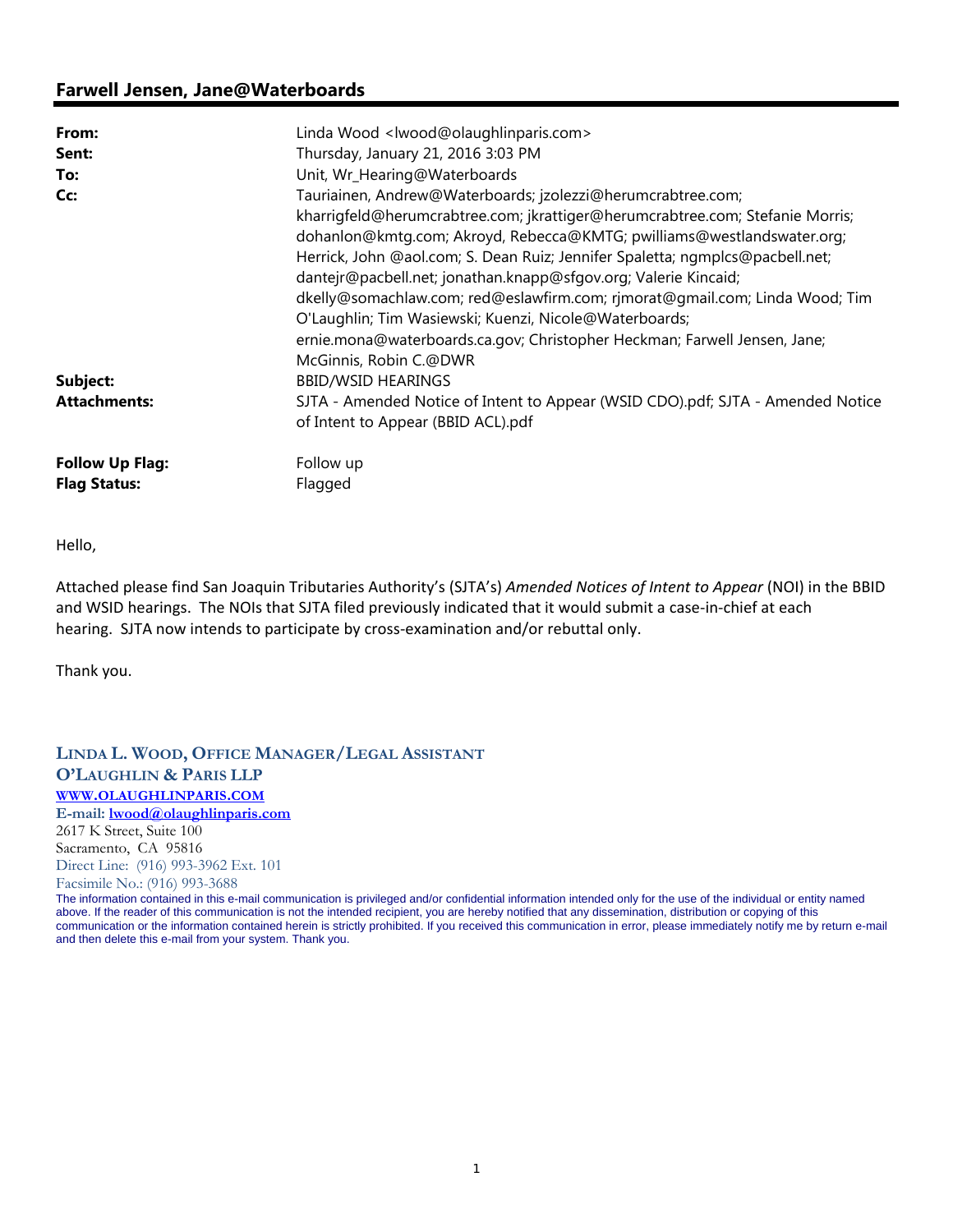### **AMENDED**

# **NOTICE OF INTENT TO APPEAR**

### San Joaquin Tributaries Authority

plans to participate in the water right hearing regarding

(name of party or participant)

**Administrative Civil Liability** against **Byron-Bethany Irrigation District** 

## 1) Check only one (1) of the following:

 $\Box$  I/we intend to present a policy statement only.

X I/we intend to participate by cross-examination or rebuttal only.

 $\Box$  I/we plan to call the following witnesses to testify at the hearing. (Fill in the Following Table)

| <b>NAME</b> | <b>SUBJECT OF PROPOSED TESTIMONY</b> | <b>ESTIMATED</b><br><b>LENGTH OF</b><br><b>DIRECT</b><br><b>TESTIMONY</b> | <b>EXPERT</b><br><b>WITNESS</b><br>(YES/NO) |
|-------------|--------------------------------------|---------------------------------------------------------------------------|---------------------------------------------|
|             |                                      |                                                                           |                                             |
|             |                                      |                                                                           |                                             |
|             |                                      |                                                                           |                                             |
|             |                                      |                                                                           |                                             |
|             |                                      |                                                                           |                                             |

(If more space is required, please add additional pages or use reverse side.)

### 2) Fill in the following information of the Participant, Party, Attorney, or Other **Representative:**

Name (Print): Valerie C. Kincaid

Mailing

Address: O'Laughlin & Paris LLP 2617 K Street, Suite 100 Sacramento, CA 95816

Phone Number: 016) 599-5498 Fax Number: (916) 993-3688

vkincaid @olaughlinparis.com E-mail:

Optional:

□ I/we decline electronic service of hearing-related materials.

| Signature: $1/(\sqrt{111})$ |  |  |  |  |  |  |  |  | <b>Dated</b> | January 21, 2016 |  |
|-----------------------------|--|--|--|--|--|--|--|--|--------------|------------------|--|
|                             |  |  |  |  |  |  |  |  |              |                  |  |

 $\overline{7}$